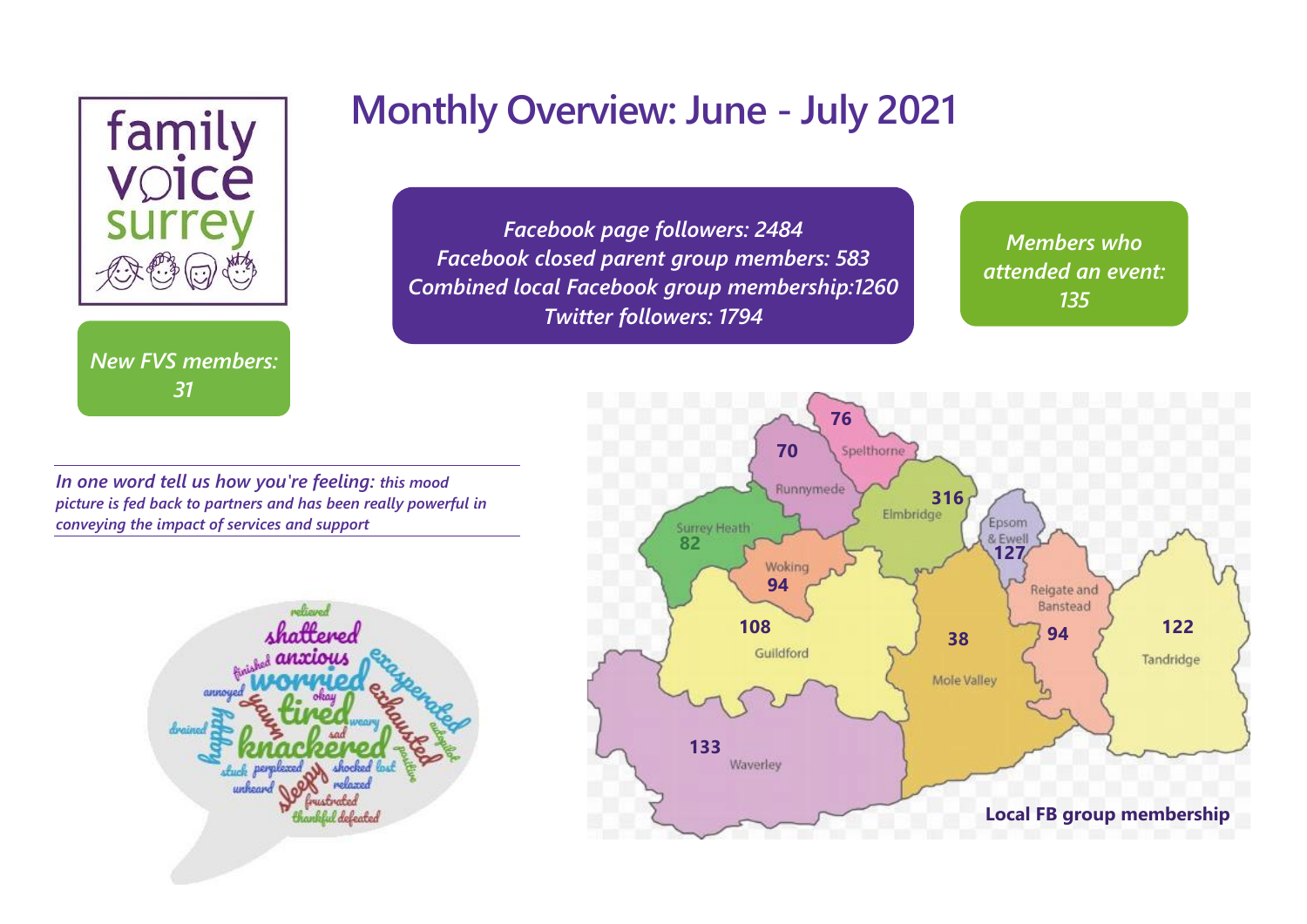

#### **What we have heard**

16+ and the Transition team Very helpful to parent carers. Many had never heard of the transitions service though they should have via school SENCO's etc. Clearly a gap in the service for those without ASD diagnosis. What about those who most likely have ASD but are not diagnosed?

> RFID Happy to find families that understand

ADHD Soli Lazarus

Powerpoint presentation for an hour and people submitted questions in the chat box. Parent carers liked the speaker, liked the positivity, encouragement. Range of examples relevant to all age groups – not just young children. Asked for: Teenage ND brain; sleep issues; family issues – unsupportive/unaccepting wider family, sibling issues.

PDA We discussed school placements.

Getting a Diagnosis in Surrey?

Schools feel unhelpful and obtrusive. We heard several stories of parent blaming.

We discussed schools and strategies that are helpful. \*

We promoted self-care and tell us your story/LA feedback. Also discussed breaks and clubs in the local area.

Parents mentioned they were thankful for the opportunity to meet and for the group.

\**See "What helps families"*

#### **Family Voice Surrey Page 2 of 10**

#### PDA talk

Powerpoint presentation and Q&A afterwards. Talk was well received by the audience. Many real-life examples as Clare used to teach (now does teaching online). Recommended books and websites for information.

One teacher/SEN parent found it inspiring and many ideas to use at school.

All PCs who gave feedback said Clare was a good speaker.

> Downs syndrome The main question people want to know is, is supported Living for them?

School anxiety

All agreed that there is little understanding of what Inclusion officers do

There are a severe shortage of school places for children who cannot manage school and in essence none in the maintained sector for those who need a complete mainstream curriculum but cannot cope in mainstream.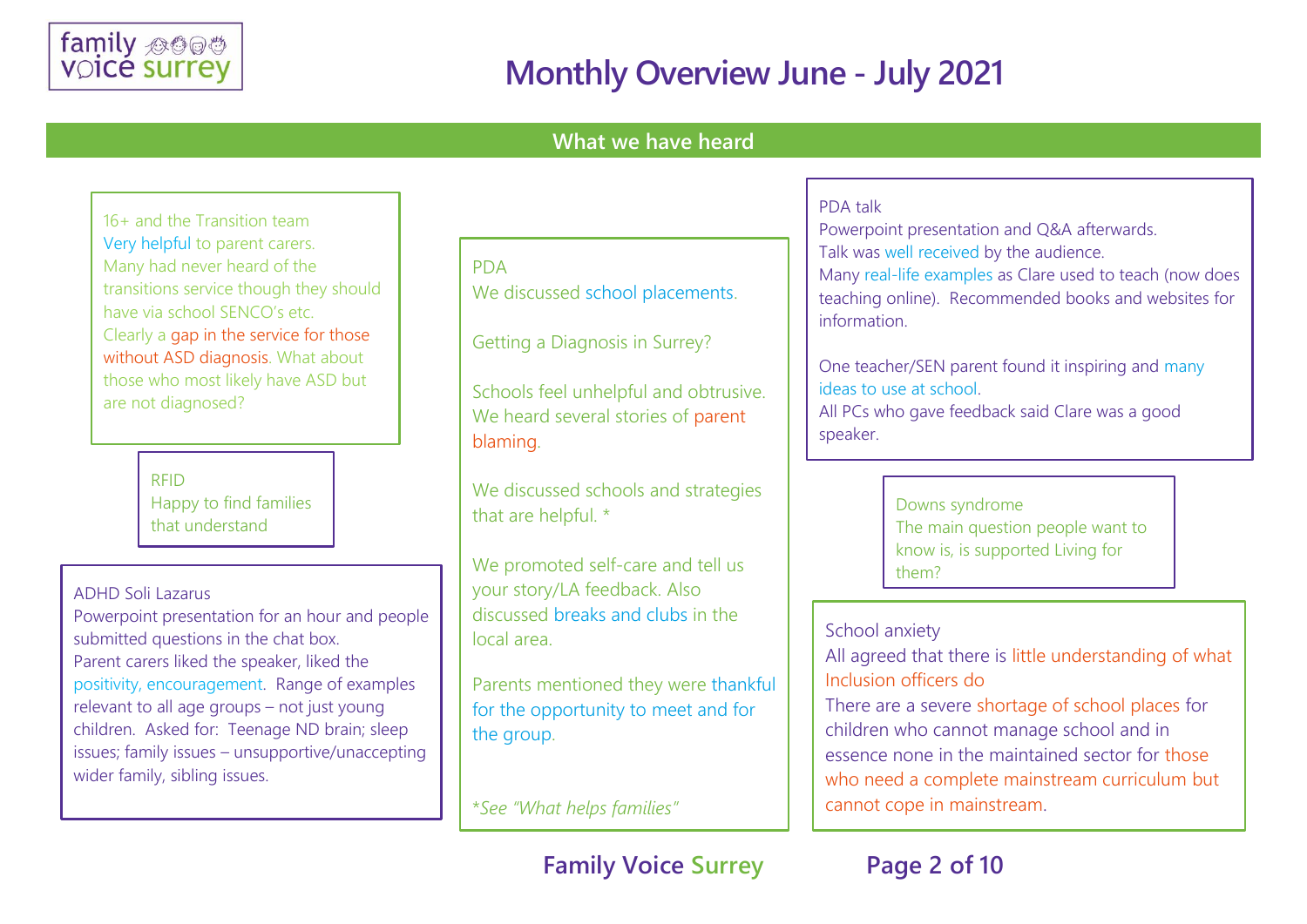

| Guildford hangout                                                                                                                                                                                 |                                                                                                                                                                                      |
|---------------------------------------------------------------------------------------------------------------------------------------------------------------------------------------------------|--------------------------------------------------------------------------------------------------------------------------------------------------------------------------------------|
| People found it beneficial to meet local parents                                                                                                                                                  | General chats                                                                                                                                                                        |
| One parent wanted to be a parent rep. Parents are still struggling to get<br>the right support.                                                                                                   | Parents really appreciate downtime and time in a social environment. They feel<br>isolated.                                                                                          |
| One cannot get their child into school and has no support with this                                                                                                                               | Good to chat about holidays/Covid travel and getting an appropriate school<br>place.                                                                                                 |
| Several parents struggling to get an EHCP for a child who already has a<br>diagnosis.                                                                                                             | Talking about school provision and how satisfied people were/what experiences<br>people had.                                                                                         |
| In the private schools there doesn't seem to be as many children with a<br>diagnosis and this seems quite strange.                                                                                | YP in hospital schooling but no further offer<br>Good to hear how others got places.<br>The best places were given to those who went to tribunal and had judicial<br>reviews.        |
|                                                                                                                                                                                                   | Parents unhappy at the process.                                                                                                                                                      |
| Louise Cheetham Bridge Flexi school<br>"Great and helpful session."                                                                                                                               | Free school meals - question re how support will happen over Summer hols<br>(already followed up)                                                                                    |
| There was a range of answers from people needing funding for part-time<br>help at home to people needing support on how to help their anxious<br>children.                                        | Discussion around health funding for EHCP where need is mental health<br>Difficulty around accessing CAMHS. Positive experience of using new Surrey<br>youth mental health phoneline |
| A lot of parents really needed support again with the EHCP process and<br>getting what is stated in the EHCP, but also some of them need help<br>getting their EHCP updated.                      | 'Radical acceptance' that life will be different for our neurodiverse children<br>discussed                                                                                          |
| What was helpful was one parent needed help getting their child out of<br>their room who had been stuck in their room for over a year and there<br>was hope to help people out of that situation. |                                                                                                                                                                                      |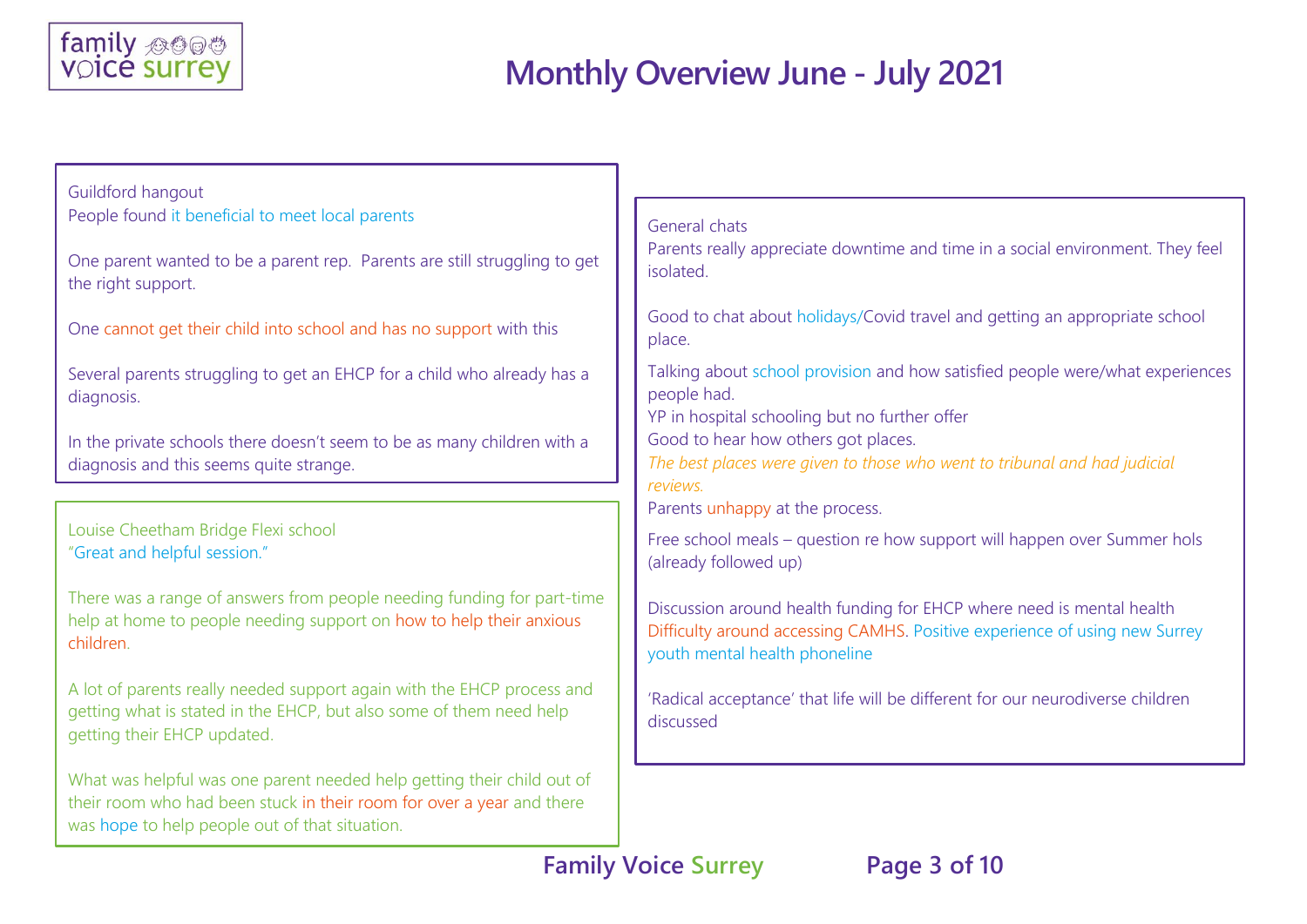

#### **What helps families with anxious or demand avoidant children?**

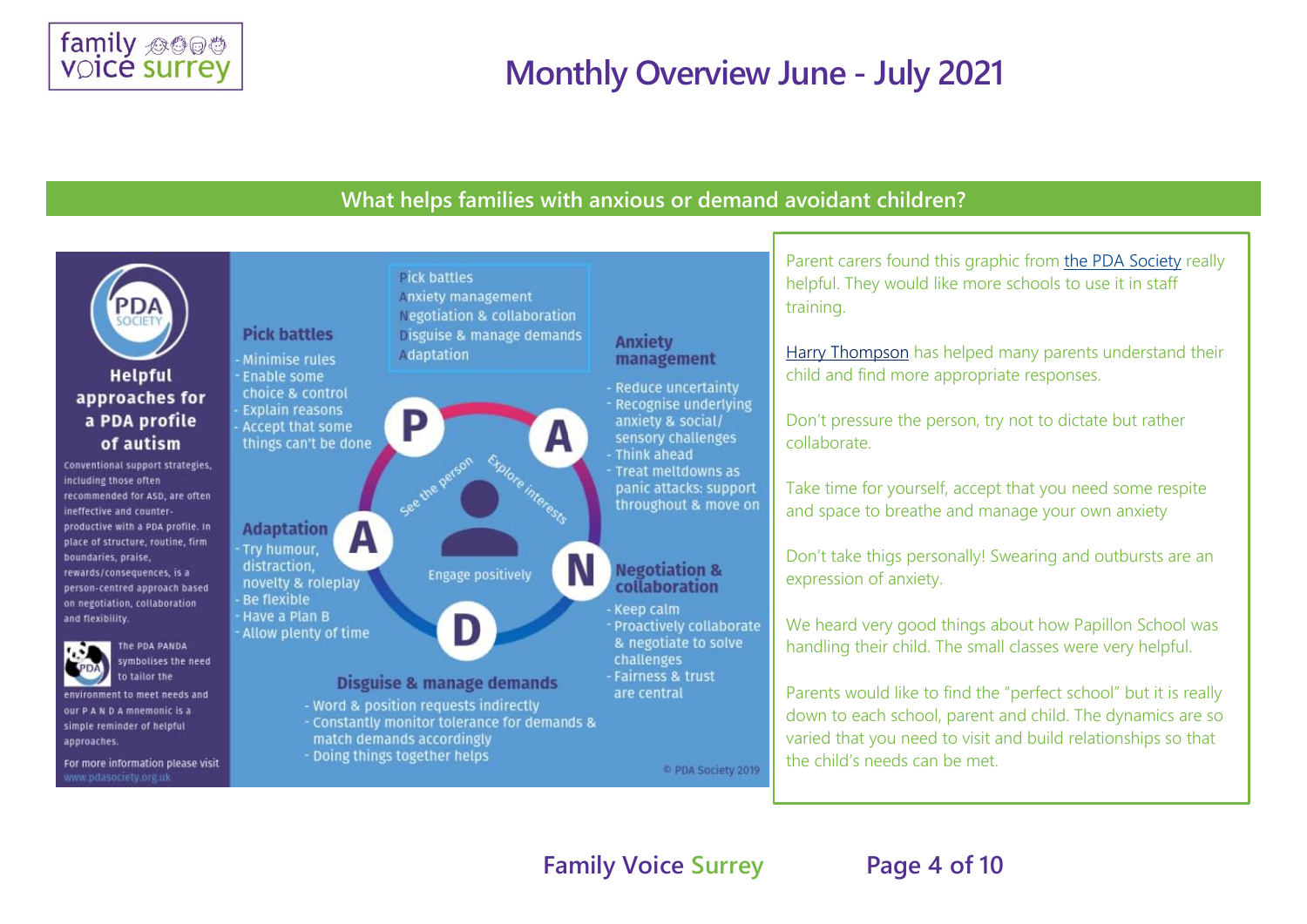

| <b>Events</b>   |                                                              |              |       |                                                                                                                                                 |              |
|-----------------|--------------------------------------------------------------|--------------|-------|-------------------------------------------------------------------------------------------------------------------------------------------------|--------------|
| 雦               |                                                              | <b>inini</b> | 簠     |                                                                                                                                                 | <b>inini</b> |
| $21/06$ evening | 16+ group With SCC Transition team                           | $19$ (4men)  | 1/07  | Louise Cheetham of Network Interventions<br>and the Bridge Flexi School                                                                         | 12           |
| 22/06           | Shine course                                                 | 6            | 5/07  | Soli Lazarus, founder Yellow Sun ADHD Hub                                                                                                       |              |
| 23/06           | General chat                                                 |              | 6/07  | PDA group                                                                                                                                       | 4            |
| 23/06           | General chat                                                 |              | 7/07  | General chat                                                                                                                                    |              |
| 24/03           | Guildford meet and greet                                     |              | 8/07  | Downs Syndrome Parent Carer Group                                                                                                               |              |
| 25/06           | General chat                                                 |              | 13/07 | PDA talk                                                                                                                                        | 18           |
| 28/06           | Q&A with Cerebra – Services, Sleep, Legal and<br>more        | 5            | 13/07 | Coffee and chat                                                                                                                                 |              |
| 28/06           | Is your child with SEND age $13 - 25$ ? With SCC<br>officers | $31$ (5men)  | 14/07 | GDD group                                                                                                                                       |              |
| 29/06           | Talk on restrictive food intake                              | 6            | 15/07 | Guildford Zoom hangout                                                                                                                          |              |
|                 |                                                              |              |       | * Where registered members have not been able to attend (usually due to saring responsibilities, they often have assess to reservings or slides |              |

\* Where registered members have not been able to attend (usually due to caring responsibilities, they often have access to recordings or slides.



**Family Voice Surrey Page 5 of 10**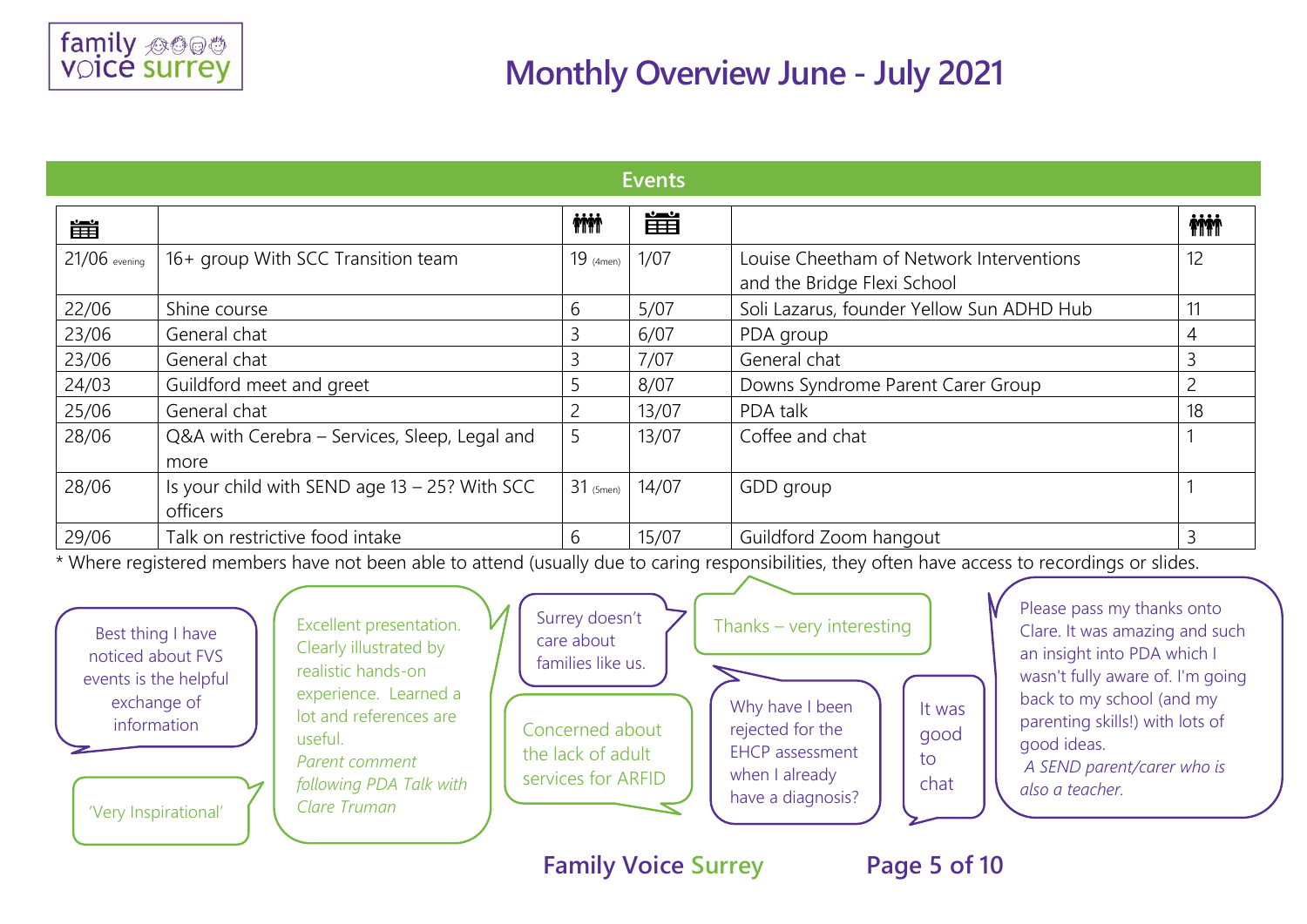

*Tell us your Story: We respond to each story and signpost where relevant. When issues are repeated, we feed those back to relevant leads in SCC and health, and will be using this overview document to inform you of progress.*

5 Stories received through formal channels. This is separate to the general feedback received via our coffee mornings, events, and Facebook contact with parents.

Short Breaks/Respite

• In line with what we have heard at get togethers, families are telling us of the impact that Short Breaks closures are having and how area boundaries have caused confusion and loss of support.

Early Identification

• One family told us of their frustration in how to meet their child's needs. What had seemed to be hearing impairment might be auditory processing. School are struggling to find the appropriate intervention and the family is desperately seeking support at home. The process of identifying their child's needs is very slow.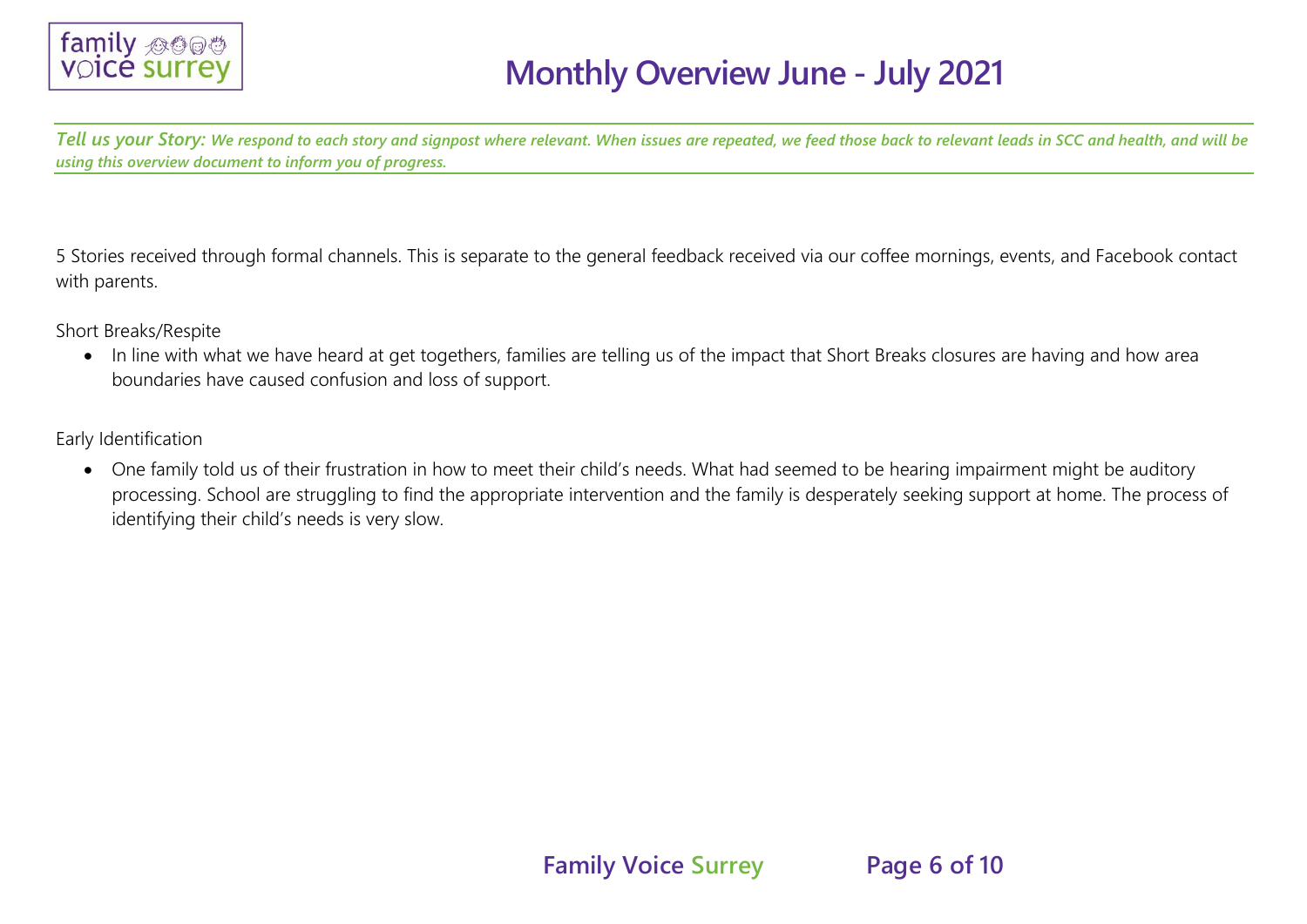

#### **Participation work**

| Project                        | Update                                                                                                                                                                                                                                                                                                                                                                                                                                                                                                                                                                                                                                                                                                                                                                                                                                                                                                                                                                                                                                |
|--------------------------------|---------------------------------------------------------------------------------------------------------------------------------------------------------------------------------------------------------------------------------------------------------------------------------------------------------------------------------------------------------------------------------------------------------------------------------------------------------------------------------------------------------------------------------------------------------------------------------------------------------------------------------------------------------------------------------------------------------------------------------------------------------------------------------------------------------------------------------------------------------------------------------------------------------------------------------------------------------------------------------------------------------------------------------------|
| Social Care                    | Please see our newsletter for an update from the Children with Disabilities team<br>We are embarking on an exciting piece of work to develop a direct payments strategy. The need for true co-design has been<br>acknowledged and we are pleased to be part of a group that includes Surrey Coalition for Disabled People<br>https://surreycoalition.org.uk/ and Surrey Independent Living Council https://www.surreyilc.org.uk/home. If you would like to bo<br>involved, please contact benedicte.s@familyvoicesurrey.org                                                                                                                                                                                                                                                                                                                                                                                                                                                                                                           |
| Communication &<br>Information | A new Local Offer website is being developed and SCC are looking for parent carers to test it. Please contact                                                                                                                                                                                                                                                                                                                                                                                                                                                                                                                                                                                                                                                                                                                                                                                                                                                                                                                         |
| <b>EWMH</b>                    | We have worked with the new EWMH service to help design an website that meets the needs of families, and supported an initial<br>workshop. Follow up work is continuing and those interested should contact Lucy.y@familyvoicesurrey.org                                                                                                                                                                                                                                                                                                                                                                                                                                                                                                                                                                                                                                                                                                                                                                                              |
| <b>Short Breaks</b>            | The service is in the midst of a strategic review and keen to hear from parent carers about their experience and need. You may<br>be asked to fill out a survey by providers but you can also let us know your experiences at tell us your story                                                                                                                                                                                                                                                                                                                                                                                                                                                                                                                                                                                                                                                                                                                                                                                      |
| Transport                      | Travel Assistance Manager - Chris Mcshee at Surrey County Council attended one of our events on 22 <sup>nd</sup> July and gave a fantastic<br>presentation on the developments that they have been working on and answered members questions. Chris is hoping to attend<br>events regularly and bring different colleagues from different areas of transport along to answer questions. We are delighted to<br>be able to share the slides that Chris presented at the event, as you will see there has been a significant improvement in<br>applications processed in comparison to last year. We are delighted to learn that Surrey transport have listened to feedback, they<br>have agreed that Parent carers and young people need a one point of contact rather than being passed from one department to<br>another. As of the 1 <sup>st</sup> July there is now a designated email address for a SEND transport queries which will cover both application<br>and transport delivery queries. travel.assistance@surreycc.gov.uk |
| PFA                            | We have been working with the PFA team, and there are plans in place to hold an event at a Surrey college after October half<br>term, keep an eye out for more information on this soon! Following on from our event that we hosted in June we are delighted                                                                                                                                                                                                                                                                                                                                                                                                                                                                                                                                                                                                                                                                                                                                                                          |

#### **Project update**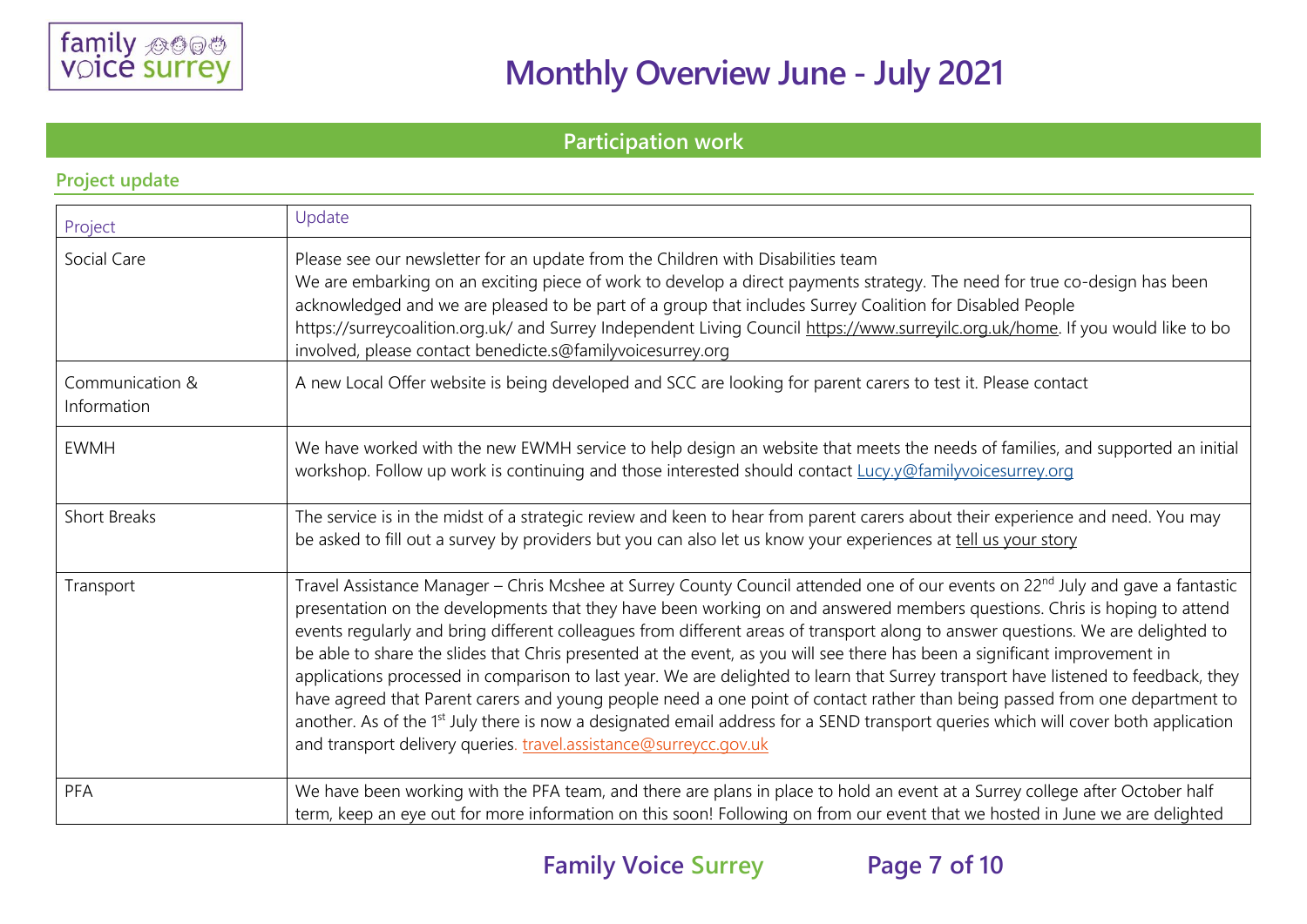

|                       | to say Eamonn Gilbert - Assistant Director SEND & LAC Commissioning and Steve Hook - Assistant Director for Learning<br>Disabilities, Autism and Transition will be attending another event on the 13 <sup>th</sup> September. We also hope to be able to circulate the<br>questions that we ran out of time to answer in the June event very soon.                                                                                                                                                                                                                                                                                                                                                                                                                                                                                                                                                                                                                                                                                                                                                                                                                                                                                                                                                                                                                                        |
|-----------------------|--------------------------------------------------------------------------------------------------------------------------------------------------------------------------------------------------------------------------------------------------------------------------------------------------------------------------------------------------------------------------------------------------------------------------------------------------------------------------------------------------------------------------------------------------------------------------------------------------------------------------------------------------------------------------------------------------------------------------------------------------------------------------------------------------------------------------------------------------------------------------------------------------------------------------------------------------------------------------------------------------------------------------------------------------------------------------------------------------------------------------------------------------------------------------------------------------------------------------------------------------------------------------------------------------------------------------------------------------------------------------------------------|
| Autism                | The Autism Strategy is at a very exciting point in its development. The strategy has been worked on by professionals in a vast<br>number of fields who are all committed to taking the views of autistic people and parent carers that came out of the consultation<br>and making things better for them. The most important thing to highlight is that the strategy has been developed alongside and<br>in co-production with those with lived experiences. Every workstream has representatives from autistic people and parent carers.<br>The strategy is due to be published in early September and the implementation plans will begin to be rolled out. The strategy is<br>being rolled out over five years, and to ensure it is successful and really meets the needs of autistic people in the Surrey<br>community it will be focusing on set objectives for each workstream in the first year. These will be evaluated by gathering<br>feedback from those experiencing it and adjusted accordingly, and then rolled out more widely. I am delighted to say that Tom<br>Moore<br>Senior Commissioning Manager - County Autism Lead is coming along to an event on the 7 <sup>th</sup> October at 10.30 to talk all about<br>the Autism Strategy and its roll out and answer parent carer questions. Please contact Sara to book onto this event<br>waverley@familyvoicesurrey.org |
| <b>EHCP Processes</b> | We are delighted to be working on some webinars with Surrey looking at the role of a case officer and the EHCP process. We are<br>hoping to gather questions from parent carers that you would like answered. They will not be able to answer personal questions<br>but are happy to answer more general questions about the role and the process. If you have any questions, please do send them<br>to Leanne leanne.h@familyvoicesurrey.org                                                                                                                                                                                                                                                                                                                                                                                                                                                                                                                                                                                                                                                                                                                                                                                                                                                                                                                                              |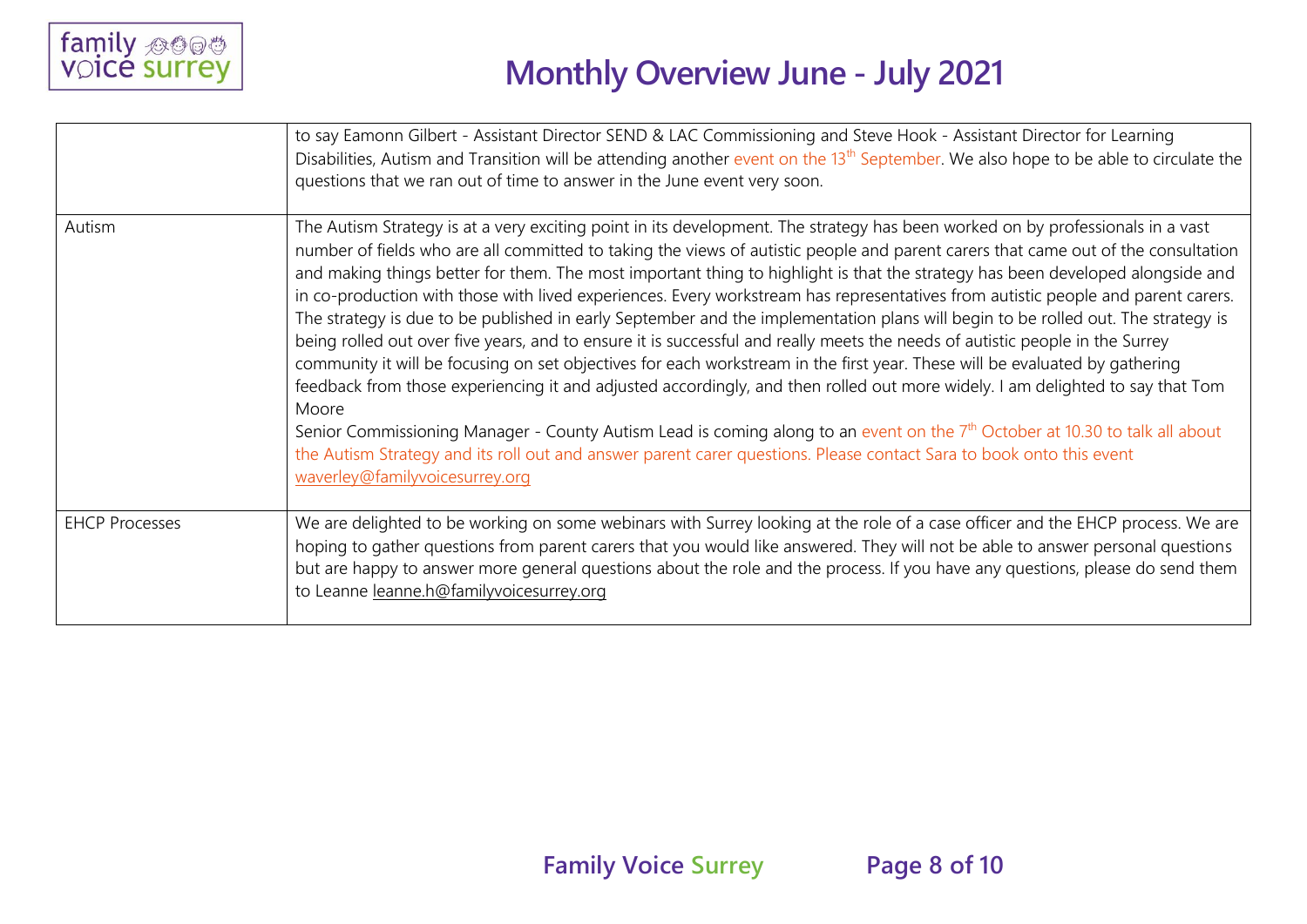

#### **Meetings attended**

| LD & ASD program board                      | Surrey Safeguarding Children Partnership Board |
|---------------------------------------------|------------------------------------------------|
| Partner interviews for AD roles             | FVS/ SEND Advice Surrey                        |
| Quarterly meeting with elected members      | SEMH questionnaire design                      |
| SEMH project board                          | Early Years Strategy                           |
| Schools Forum                               | Summit Meeting on School Exclusion             |
| SEND Systems Partnership                    | Comms and Engagement Group                     |
| Hidden Disabilities Sunflower conversations | Meeting with CHES team                         |
| Team Around the school stakeholder meeting  | Inclusion Steering Group                       |
| Play and Leisure Consortium                 | Leaders Round Table                            |
| Short Breaks Strategic Forum                | Autism Strategy Workstream Meeting             |
|                                             | Team Around The School Meeting                 |

#### **Glossary**

| SEND                  | special educational needs and disability                                                                           | Schools forum | A representative body of schools who discuss and<br>make decisions about schools funding. FVS is the<br>SEND representative on the forum |
|-----------------------|--------------------------------------------------------------------------------------------------------------------|---------------|------------------------------------------------------------------------------------------------------------------------------------------|
| <b>NNPCF</b>          | National network of parent carer forums                                                                            | <b>EHCP</b>   | Education, health and care plan                                                                                                          |
| Alternative Provision | Education not provided in a school. Includes A2E,<br>hospital school, virtual school, PRU, home tutors and<br>more | Local Offer   | Most often used to refer to the website that gives<br>information on SEND provision in Surrey                                            |